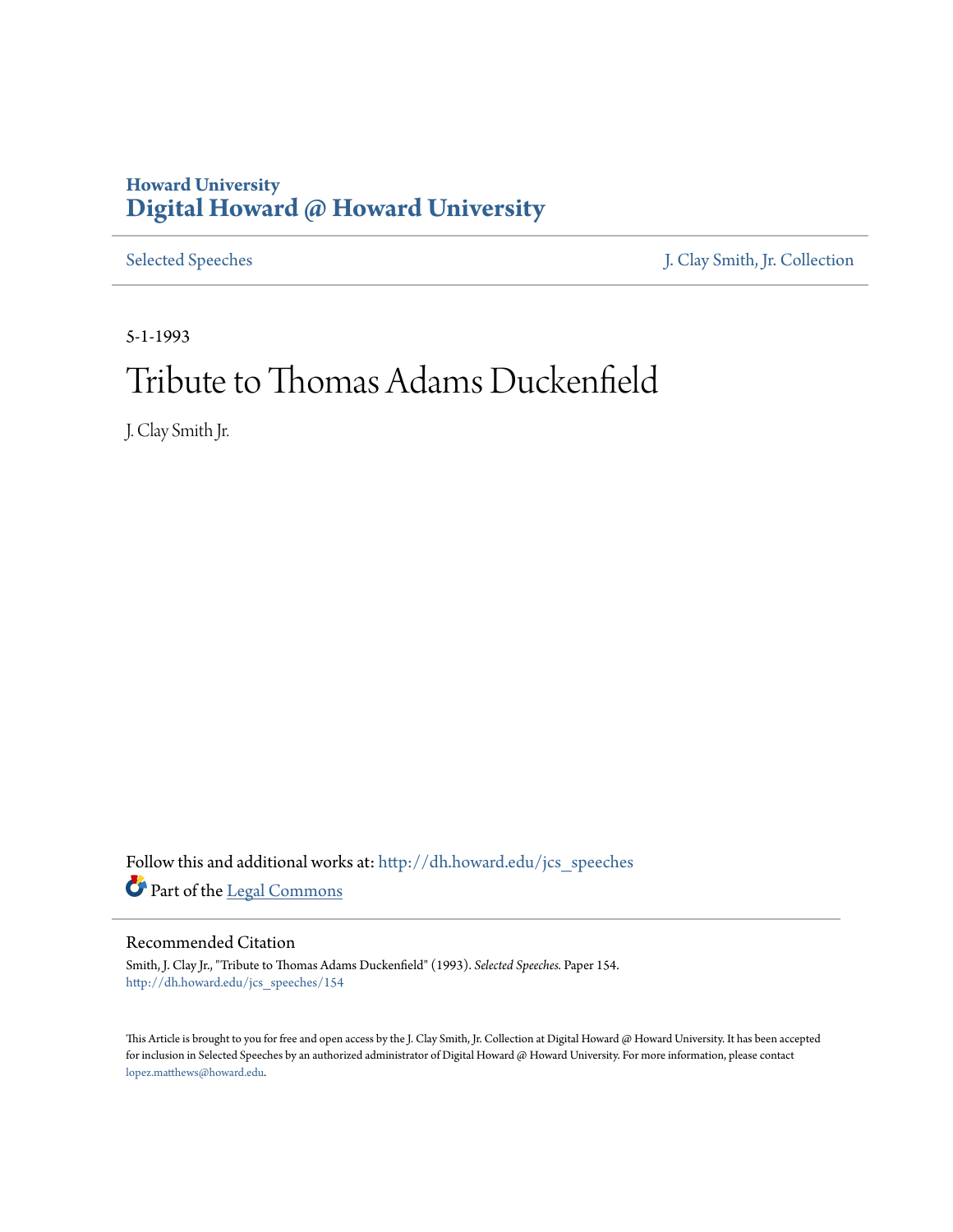## (international contract of  $\mathbb{R}^n$  and  $\mathbb{R}^n$  are the set of  $\mathbb{R}^n$  and  $\mathbb{R}^n$  are the set of  $\mathbb{R}^n$  and  $\mathbb{R}^n$  are the set of  $\mathbb{R}^n$  and  $\mathbb{R}^n$  are the set of  $\mathbb{R}^n$  and  $\mathbb{R}^n$  are t Thomas Adams Duckenfield On the Occasion of the Presentation of the Charles Hamilton Houston Medallion of Merit for 1993 by the Washington Bar Association Washington. District of Columbia May 1. 1993

Prophetically, in 1968, Dr. Martin Luther King, Jr., wrote a passage in his book Where Do We Go From Rere: Chaos or community that is appropo in this posthumous tribute to Thomas Adams Duckenfield, Sr. King said,

"We are now faced with the fact that tomorrow is today. We are confronted with the fierce urgency of now. (original emphasis). In this unfolding conundrum of life and history there is such a thing as being too late. Procrastination is still the thief of time. Life often leaves us standing in both naked and dejected with a lost opportunity. The 'tide in the affairs of men' does not remain at the flood; it ebbs. We may cry out desperately for time to pause in her passage, but time is deaf to every plea and rushes on. Over the bleached bones and jumbled residues of numerous civilizations are written the pathetic words: 'Too late.' There is an invisible book of life that faithfully records our vigilance or our neglect. The moving finger still writes, and having writ moves on...We still have a choice today..."

 $\{-\}$ 

These words appropriately describe the prodigious legal career of this year's recipient of the Charles Hamilton Houston Medallion of Merit. In fact, the record discloses some similarities in the lives of King, Houston, and Duckenfield. Each of these distinguished people recognized that they, and the people they

*17(,*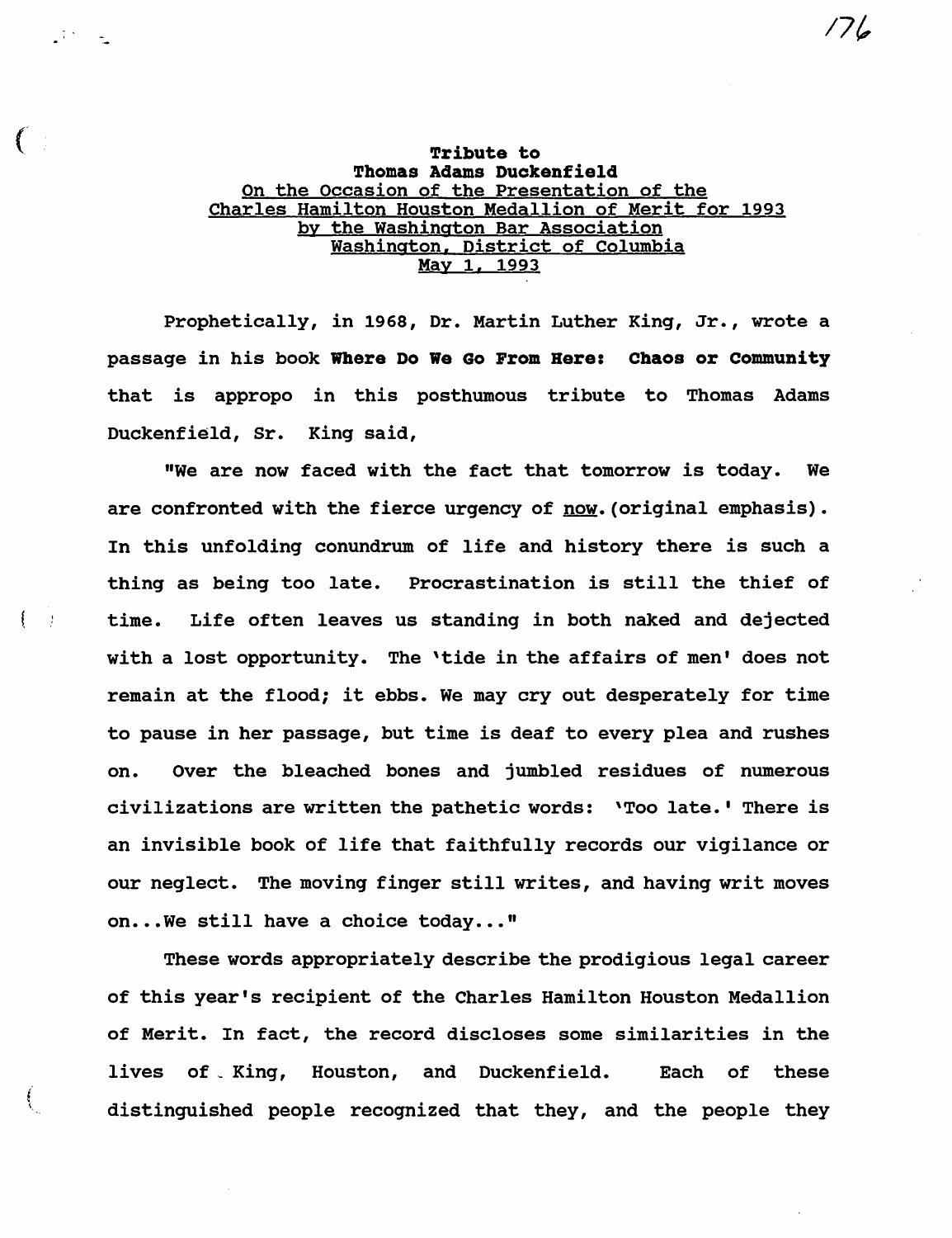served were "faced with the fact that tomorrow is today." Each worked diligently to fill their cup of life and to drink from it before it was "too late."

 $($  .

(

During his racing and busy life, tomorrow was always today for Thomas A. Duckenfield. He expressed this accelerated theme to us in his "Lockean poetry," his archival nature to preserve history and its interpretation, and in his concern for excellence in education. Each of these themes were connected and interconnected with the law, the law that he loved. Miraculously, Tom was able to weave these themes into the important work of building and supporting institutions: institutions like the Law Students in Court Program, District of Columbia Service Corps, National Conference of Christians and Jews, Neighborhood Economic Development corporation, and numerous others groups to which he belonged.

However, deep in his bosom, and rooted to his soul was the maintenance, security and building of the African American bar as an institution. Hence, the Washington Bar Association and the National Bar Association were forced to listen to Tom's philosophy about building institutions in the tradition of a John McDaniel (former WBA president), and to read his expressions about the need to develop an economic base in the African-American community.

Tom's words as president of the National Bar Association speak for themselves. Out of the Booker T. Washington school of thought, Tom reminded us in November, 1989 that "if African Americans really hope to enter into the entrepreneurial market place, we will first '~ need a support structure or an infrastructure behind us... Our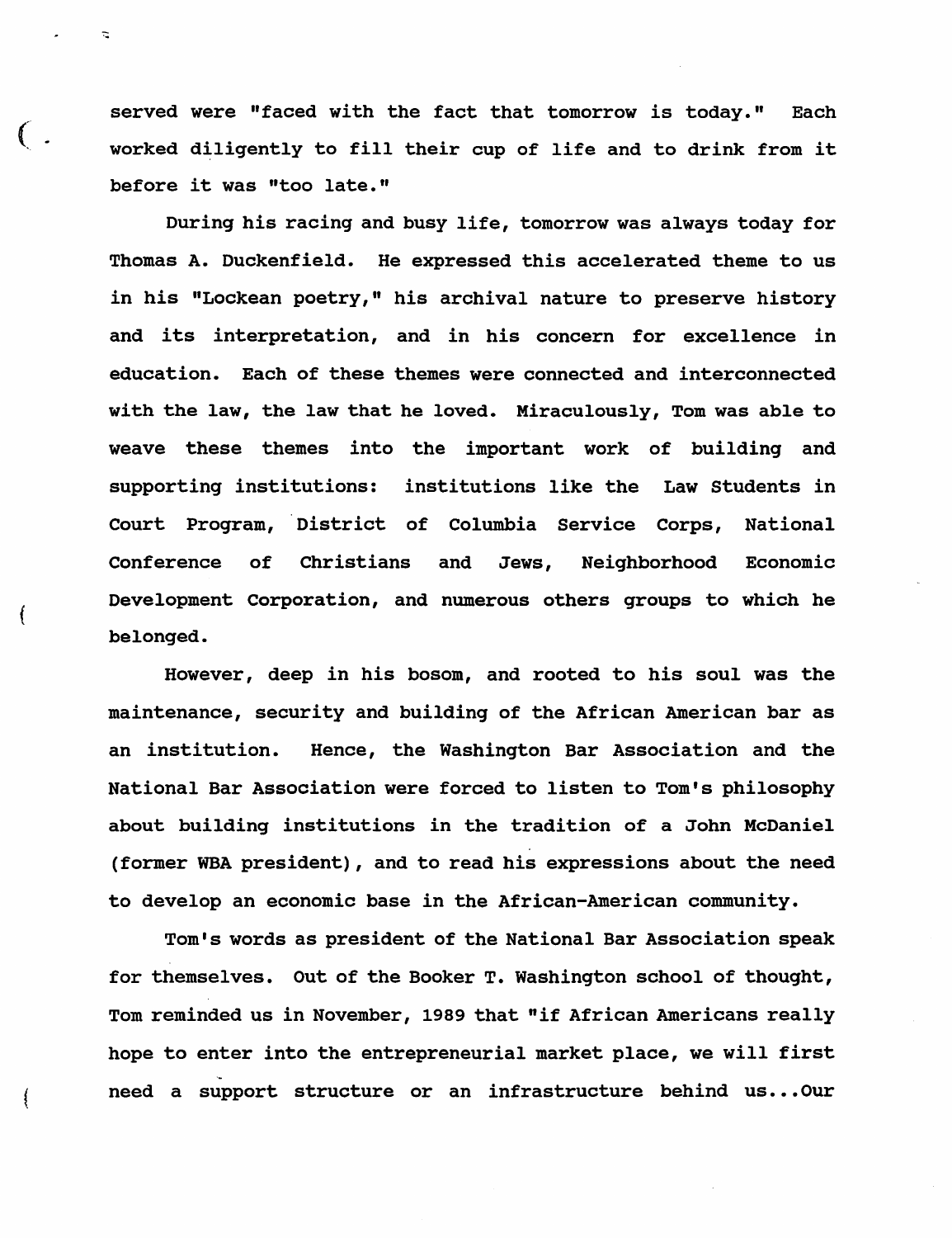entrepreneurial challenge as lawyers is to lift the veil of obsolescence from the African American masses who have been bypassed by technology." In the tradition of Charles H. Houston, and Thurgood Marshall, on February 1990, Tom reminded us that "an education is the foundation of a civilized people and it is the most fundamental tool that we as African Americans can use to make changes...." Concerned about the elderly, Tom chided African American lawyers to take their place "on the front lines in the struggle for senior citizens' rights." Concluding his year as bar president, Tom, lamenting on the conditions of his people, concluded that "the core issue remains $[-]$  racism."

Like Charles Hamilton Houston, Duckenfield was a philosopher, a lawyer keenly aware of the need for groundwork to secure the liberties of the downtrodden. Like King, he was a dreamer. However, Thomas Duckenfield was also a leader of the Washington Bar Association, the nation's most influential affiliate of the National Bar Association; and he was the president of the National Bar Association, a bar group that Tom led to a new level of service and greatness. The Duckenfield presidency of the Washington Bar Association and the National Bar Association firmly planted Tom's seed in the history of the nation.

Earlier in his career, he was chief deputy register of wills at the D.C. Superior Court and Clerk of the court. He touched several student's lives as an adjunct professor at Howard University School of Law, and ended his illustrious career as vice president and general manager of Washington Gas Co. Both Houston ( and Duckenfield died in the prime of their lives, but not before